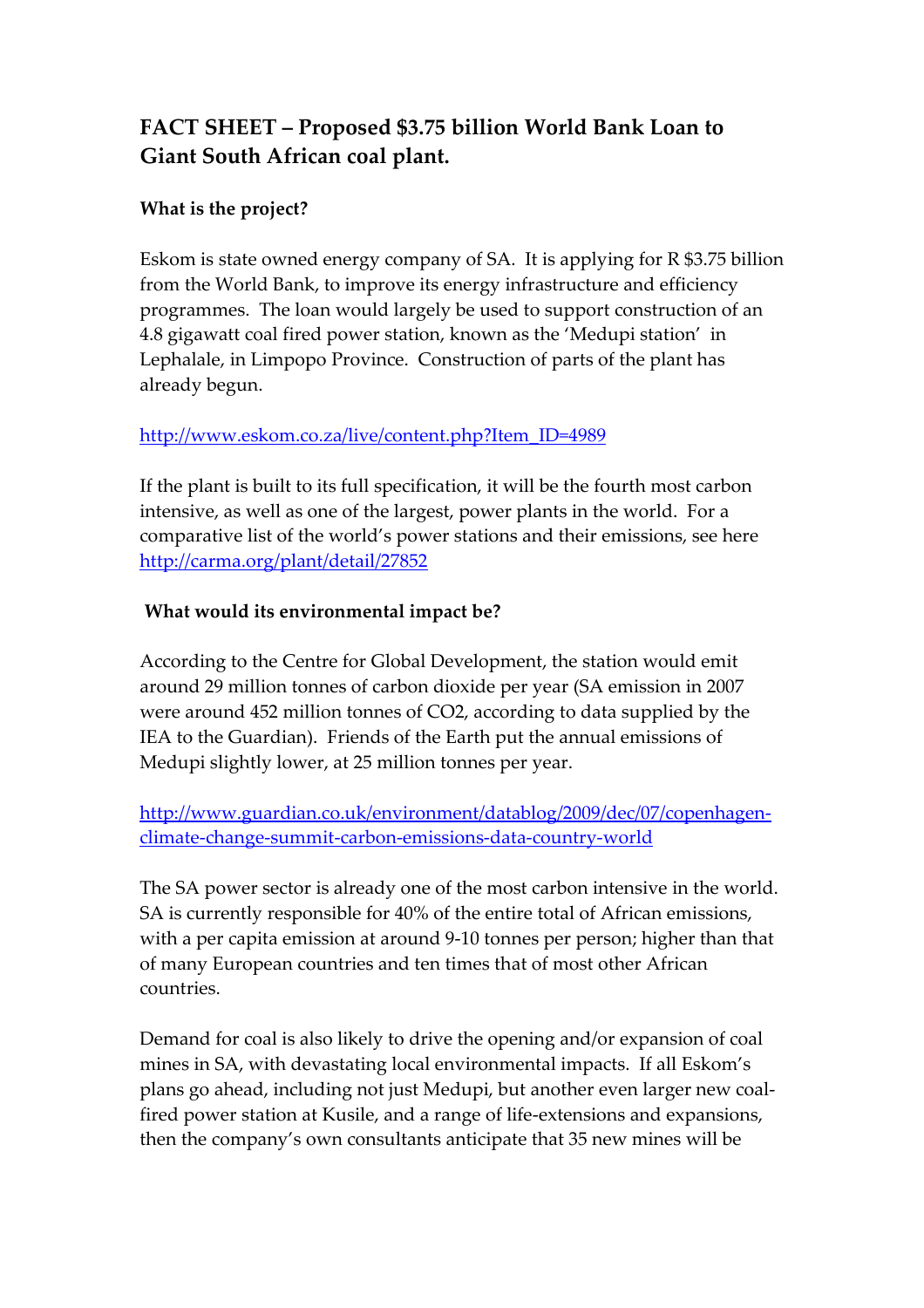required to support them<sup>1</sup>. Recent plans to expand SA mining operations into sensitive environments have caused international protests. http://www.birdlife.org/news/news/2008/11/wakkerstroom\_mining.html

The proposed power plant would be extremely water-hungry, taking up essential water supplies in a country where scarce water resources are already compromised by mining activities. The impacts of mining on SA water supplies are well-documented.

http://www.sundayindependent.co.za/?fSectionId=&fArticleId=vn2008021008 4612303C164061

#### **What would the impacts be for the South African economy?**

SA has suffered several severe energy shocks in recent years, including a black-out in 2008, which caused widespread panic and significant damage to the SA economy. This reflects many years of little or no investment in energy infrastructure.

However, the current proposal is seen by many as an attempt to sustain very low-cost energy supplies to SA's intensive and extractive industries, rather than an effort to address the underlying energy needs of communities. SA's mines and smelting operations use around 60% of the countries energy<sup>2</sup>, supplied under contract conditions which make it some of the cheapest power in the world.

In arguing the case for the WB loan, Eskom and the SA Government have suggested that new coal-fired capacity will enable SA to guard against future energy shocks, support industry and sustain growth. This, in turn, they claim with assist SA development and alleviate poverty.

http://www.groundwork.org.za/Publications/EskomFinalDocs/WBEskomloan factsheet.pdf

Critiques of this position take a very different view, which suggests that the project will NOT support sustainable development and poverty alleviation, but instead will load additional costs onto ordinary SA energy customers, already facing higher charges and significant energy access challenges. http://www.groundwork.org.za/Publications/EskomFinalDocs/Responsetothe WorldBankpanelreportandFactSheet.pdf

 $\overline{a}$ The World Bank and Eskom: Banking on Climate Destruction (pdf), a December 2009 report by David Hollowes of GroundWork/Friends of the Earth-South Africa.

<sup>&</sup>lt;sup>2</sup> The World Bank and Eskom: Banking on Climate Destruction (pdf), a December 2009 report by David Hollowes of GroundWork/Friends of the Earth-South Africa.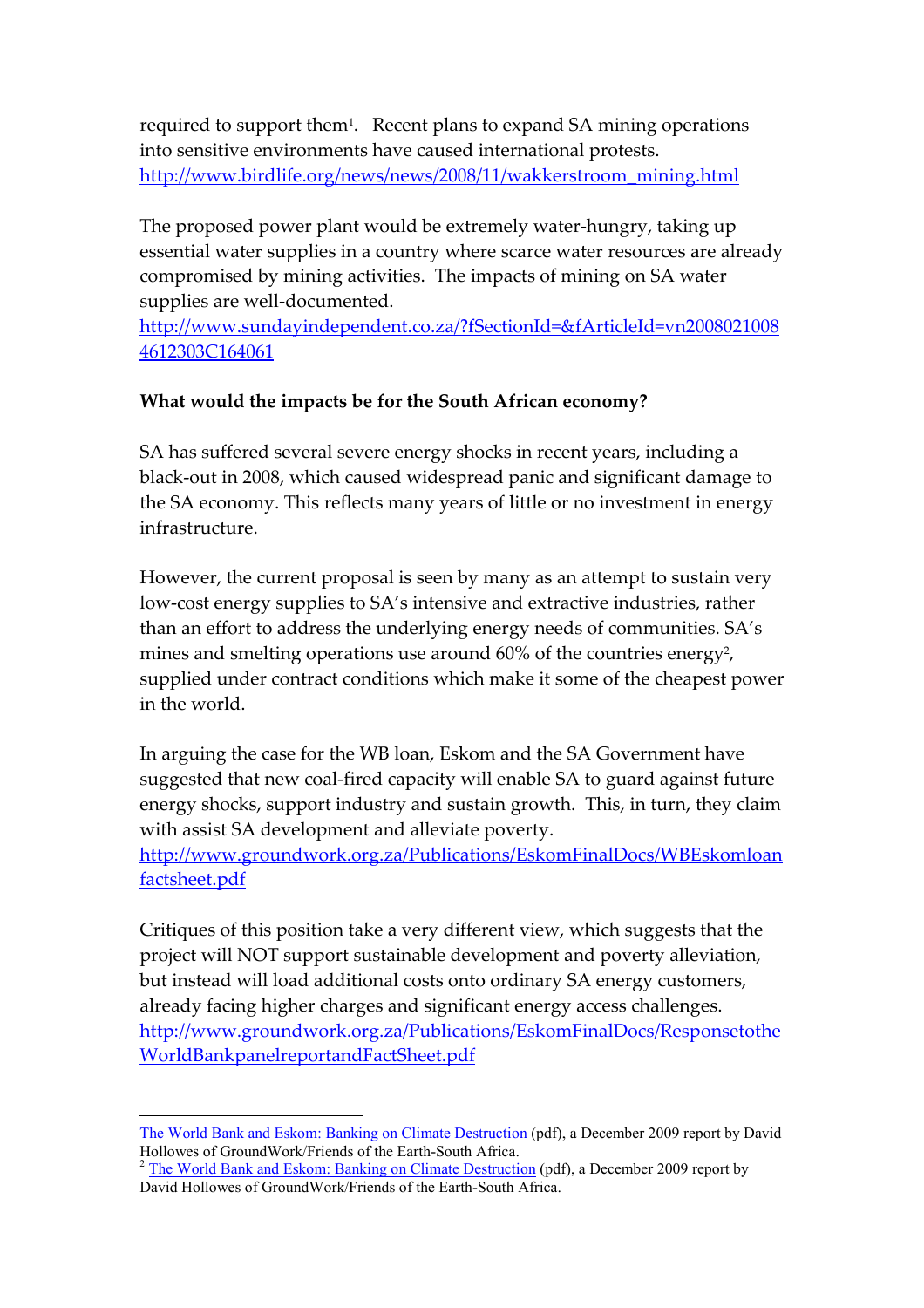They point to the WB's own analysis which suggests that support for fossil fuel and extractive projects has little benefit for poverty alleviation. http://www.ifc.org/eir

Moreover, evidence from the historical operation of SA's energy system shows that whilst it is the extractives who benefit from cheap electricity, the cost of constructing the coal plant is likely to be borne by all SA citizens, increasing rather than decreasing fuel poverty.

#### **What are the WB being asked for?**

Eskom are asking for \$3.75 billion, of which they propose \$3 billion is spent on the Medupi plant, with the additional money going towards two small renewable projects (100 mgw each of wind and solar), and towards an energy efficiency programme. There is now some confusion about whether the solar project will go ahead.

### **How does this work with SA climate policies?**

South Africa has put forward plans to reduce its emissions by 34% against business as usual by 2020; an ambitious goal which has put it 'in the lead' in climate change policies amongst large emerging economies. In announcing its climate policy in 2008, the SA Government indicated that the countries emissions would peak around 2020-2025, and would then gradually decline, largely through a switch from unabated coal, to nuclear, renweables and coal with CCS. http://www.southafrica.info/about/sustainable/climate-300708.htm

However, this is barely reflected in the proposals of its power company for expansion until 2026. Eskom's 'new build' proposals as presented by its CEO in January 2009 are shown in the table below. They contain only 100 mgw of wind capacity.

By 2026, Eskom predict in their 2008 Annual Report that far from moving towards a largely low-carbon energy system, only 2% of its power would be provided from renewable sources.

Future plans for the energy sector were outlined in more detail in an unpublished draft 20-year Integrated Resource Plan (IRP) in September 2009, produced by Eskom and the SA Energy Ministry. http://www.mg.co.za/article/2010-01-08-eskoms-secret-tariff-plan-revealed.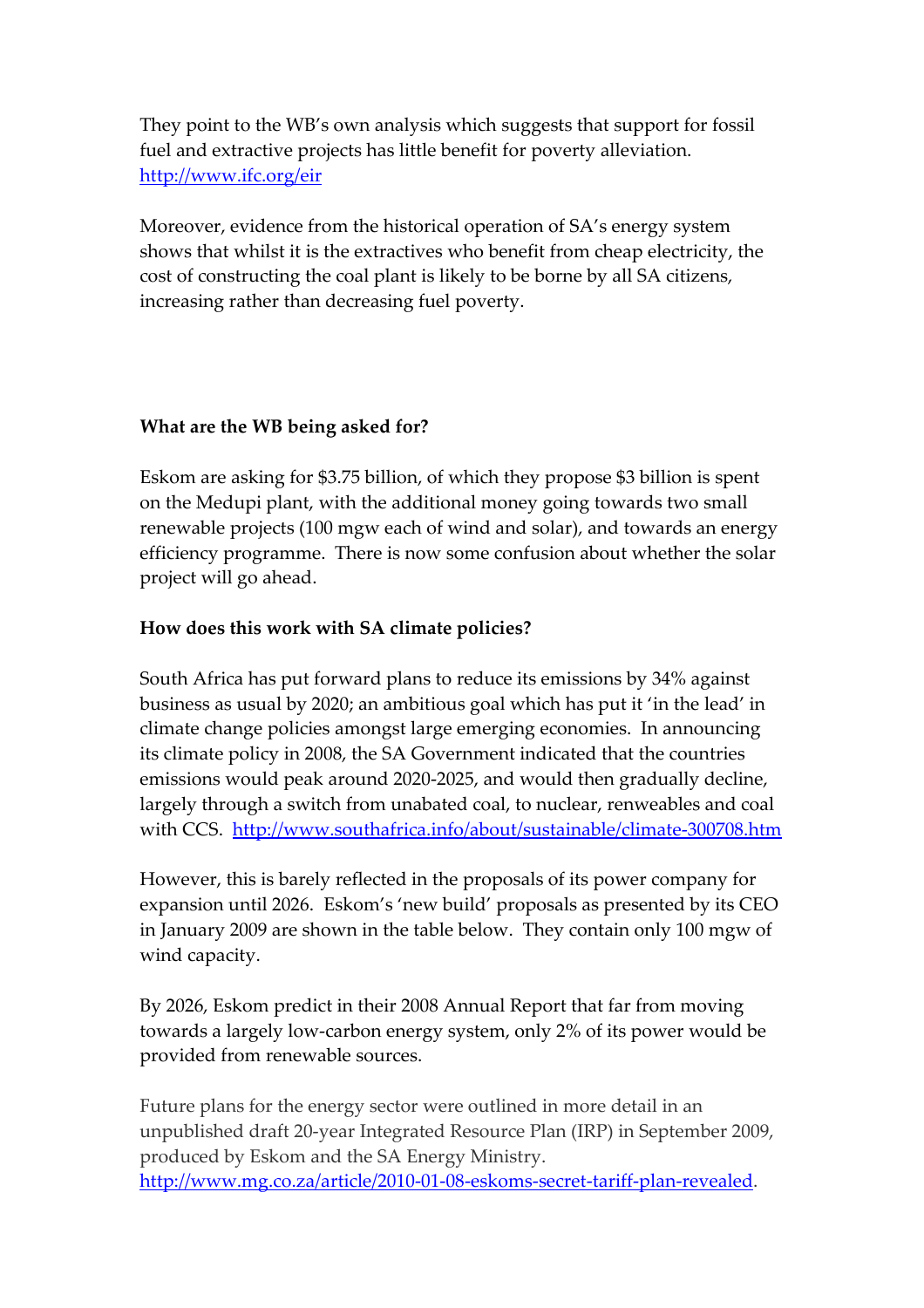At the end of last year, the SA government approved an interim five year energy plan, pending consultations on a longer term plan for the sector, recognizing the need to address the longer term implications of electricity development. This suggests that they do not accept the Eskom/IRP model unreservedly; however, the nature and scale of the developments being proposed under the WB loan DO reflect the high-coal, low-renewables scenarios in the original plan.

#### **Are there alternatives to coal?**

SA has abundant renewable energy resources, including onshore and offshore wind and solar power. These have been assessed by the Government, as part of the development of its climate policies.

http://unfccc.int/files/meetings/seminar/application/pdf/sem\_sup1\_south\_afri ca. Combined with energy efficiency measures and more decentralised energy provision, these resources offer the potential for SA to transition towards a low carbon power sector and economy, with appropriate financial support from developed countries.

The Government has recently introduced a feed-in tariff system designed to promote renewable energy generation.

http://www.nersa.org.za/UploadedFiles/ElectricityDocuments/REFIT%20Gui delines.pdf This policy is, however, at odds with the vision for power generation promoted by Eskom; possibly reflecting divisions within Government about the future direction of the power sector and environmental policies in SA.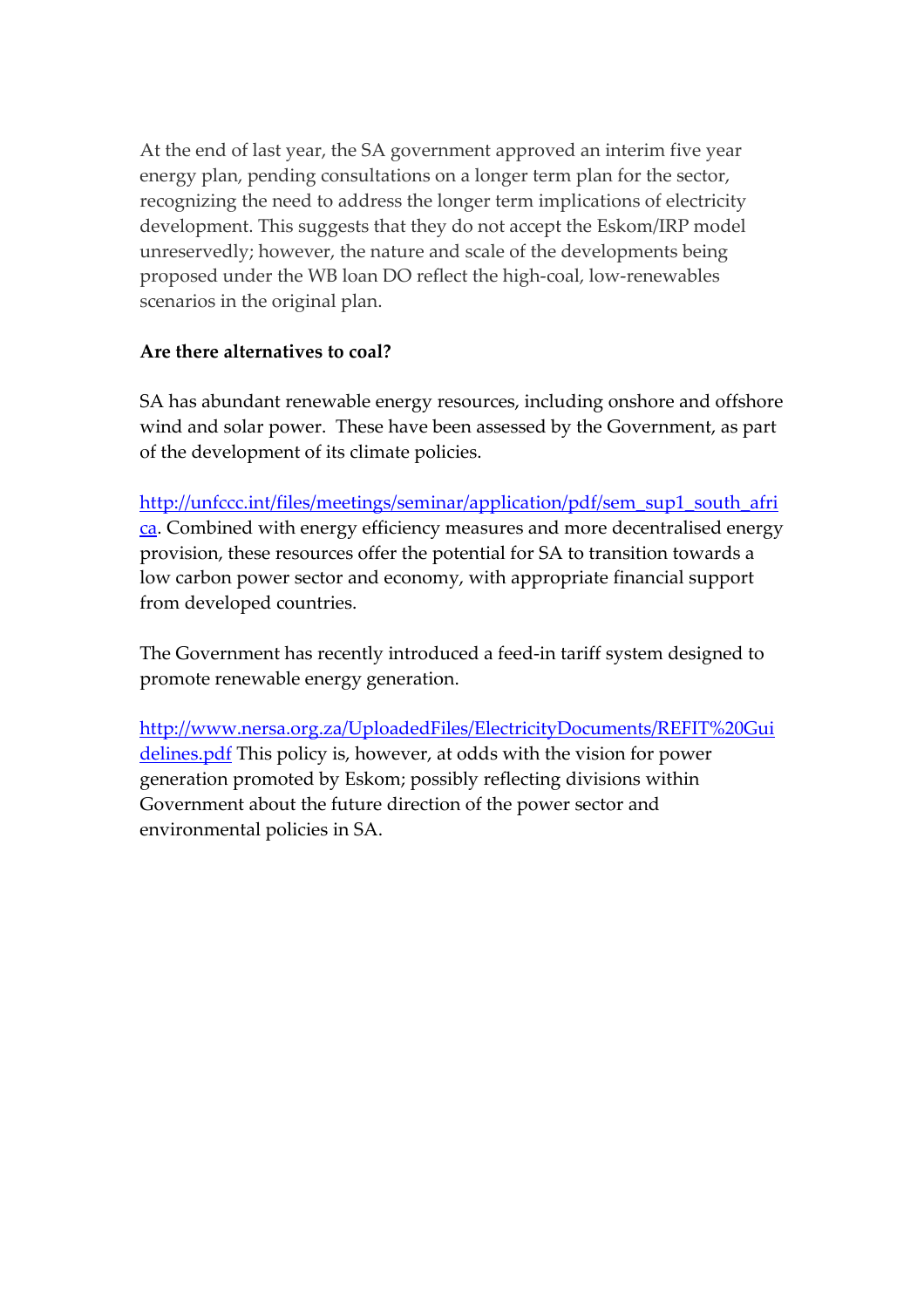|               | Technology           | Name and location         | Megawatts (MW) |
|---------------|----------------------|---------------------------|----------------|
| Peaking Plant | OCGT                 | Ankerlig,                 |                |
|               |                      | Atlantis, Cape Town.      | 2,080          |
|               |                      | Gourikwa,                 |                |
|               |                      | Mossel Bay, Western Cape. |                |
|               | Pumped storage       | Ingula, Van Reenen,       |                |
|               |                      | KZN / Free State.         | 1,352          |
|               |                      | Tubatse,                  |                |
|               |                      | Limpopo / Mpumalanga.     | 1,500          |
|               | Wind                 | Sere                      | 100            |
| Total         |                      |                           | 5,032          |
|               | Expansion            | Arnot                     | 300            |
|               |                      | Camden,                   |                |
|               |                      | Ermelo, Mpumalanga        | 1,520          |
| Coal fired    | Return to service of | Grootvlei,                |                |
| baseplant     | mothballed plant     | Balfour, Mpumalanga       | 1,170          |
|               |                      | Komati,                   |                |
|               |                      | Middelburg / Bethal,      |                |
|               |                      | Mpumalanga                | 955            |
|               | New coal             | Medupi,                   |                |
|               |                      | Lephalale, Limpopo        | 4,764          |
|               |                      | Kusile,                   |                |
|               |                      | Witbank, Mpumalanga       | 4,800          |
| Total         |                      |                           | 13.509         |

Table 2: The new build: Eskom's current projects

Source: Eskom CEO Jacob Maroga: Presentation to the Media, 23 January 2009.

#### **How will the bank make its decision?**

There is due to be a WB meeting on  $8<sup>th</sup>$  April, at which the loan will be considered by share holders. In reality, no 'vote' will take place if it appears likely that shareholders cannot agree on the outcome.

So far, the US, who are the WB major shareholder, are reported to oppose the loan, but others including France have indicated they will support it. The UK Government say they have yet to decide – their position could tip the balance, as they are the major provider of international development assistance (IDA) to the Bank. Whilst they could push a head with a majority of share-holders supporting the project, it is unlikely they will wish to upset both the biggest donor AND the major share-holder, and so it is likely that if the UK say no, a decision will at least be postponed<sup>3</sup>.

3

The Bretton Woods Project have analysed how the bank makes decisions, here. http://www.brettonwoodsproject.org/art-174885

This analysis suggests that postponement is most likely, if it looks like a sizeable proportion of the total voting shares will vote against (NB: US has around 17% share, and the EU around a third, the UK has around 4-5%,as do France and Germany\*). So if it were just the UK and the US with doubts, they might go ahead - BUT, in they will not wish to make a decision which would upset the major IDA donor (UK) and major shareholder (US).